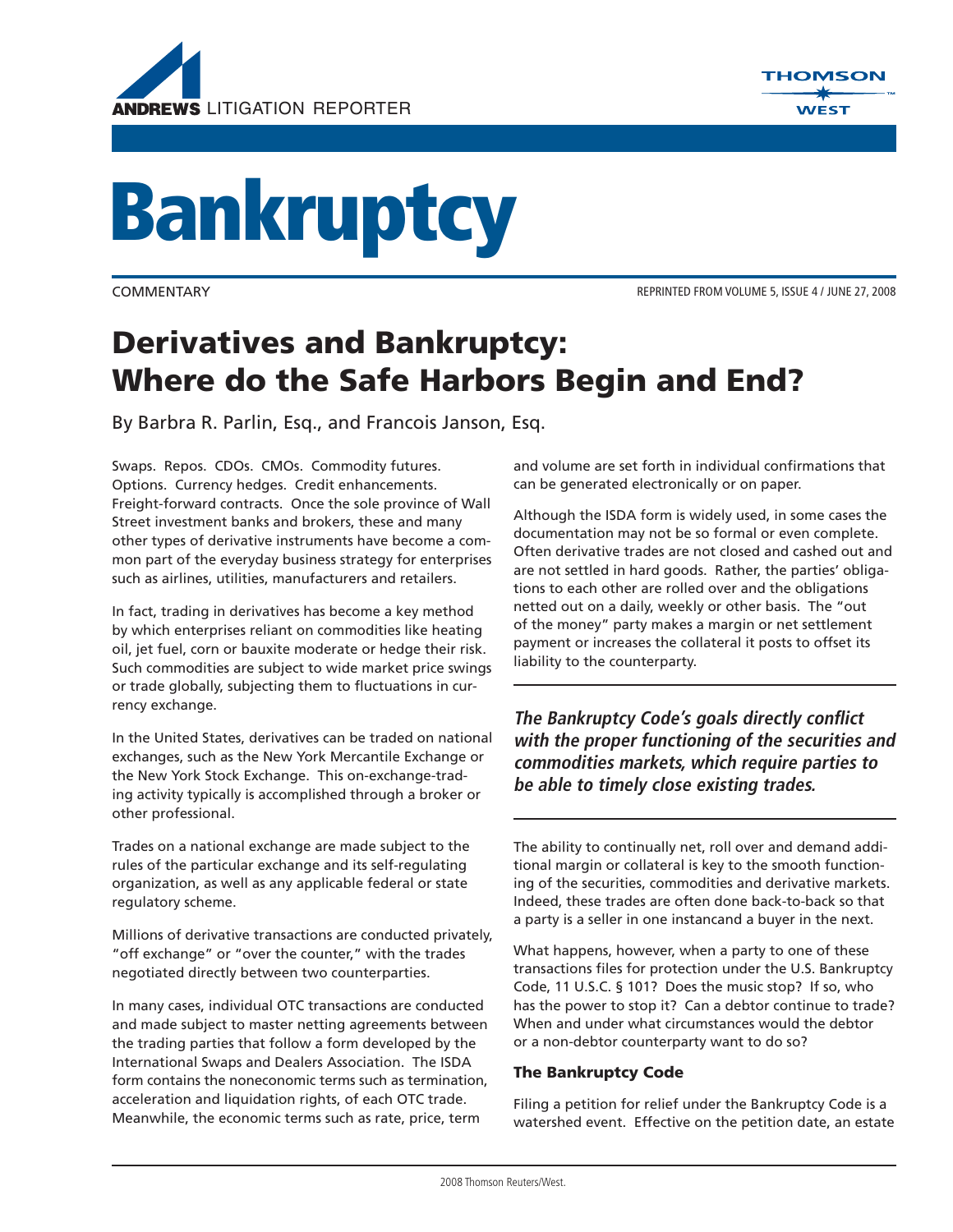composed of all the debtor's property rights and interests, including inchoate litigation, property and contract rights, is formed.

Actions against the debtor or its estate based on events occurring or contracts entered into pre-petition generally are stayed, and the commencement of a case even prohibits the setoff of mutual debts unless the Bankruptcy Court grants relief from the stay.

The filing of a bankruptcy case also vests the debtor in possession or trustee with certain rights and powers, such as a qualified right to assume, reject, or assume and assign executory contracts and unexpired leases. To facilitate a debtor's ability to retain and/or realize value from its prepetition contractual rights, the Bankruptcy Code renders unenforceable certain types of contractual provisions, such as anti-assignment clauses and clauses that permit a party to terminate a contract based on a debtor's insolvency or bankruptcy filing (so-called *ipso facto* clauses).

A debtor even is permitted to bring litigation seeking to undo some property transfers and to recover monies paid out during the 90-day period prior to the petition date because of antecedent debts.

These provisions and many others like them in the Bankruptcy Code are intentionally designed to give the debtor breathing room to assess its situation, delay or prevent the forfeiture of valuable property and contract rights, collect its assets, and take the steps necessary to reorganize its liabilities.

However, these goals directly conflict with the proper functioning of the securities and commodities markets, which require parties to be able to timely close existing trades in order to engage in new ones.

Indeed, as was evident from the Federal Reserve's quick action to prop up Bear Stearns earlier this year and allow its trades to close, the insolvency of even one large market participant can have a calamitous effect on the market as a whole and might cause otherwise healthy counterparties to become insolvent very quickly.

### **Derivatives Safe Harbor**

To prevent the policies underlying the Bankruptcy Code from disrupting the securities and commodities markets, the Bankruptcy Code contains numerous safe-harbor provisions that, taken together, are designed to neutralize the impact of a bankruptcy filing on non-debtor counterparties.

Among other things, these safe-harbor provisions permit the non-debtor counterparty to exercise set-off rights

under securities contracts, commodities contracts, forward contracts, repurchase contracts, swap agreements, master netting agreements or similar instruments (collectively "derivatives"). The provisions further allow non-debtor counterparties to exercise contractual or exchange specific rights to liquidate, terminate or accelerate derivatives. They also exempt pre-petition settlement payments, margin payments and certain transfers made in connection with derivatives from avoidance as a preference or constructive fraudulent conveyance.

# **The derivatives safe harbor provisions render the automatic stay … and all the other special protections afforded to debtors automatically ineffective.**

In other words, when they apply, the safe-harbor provisions render the automatic stay, the prohibition against the enforcement of *ipso facto* clauses and all other special protections afforded to debtors automatically ineffective when it comes to derivatives.

Sounds great, right? Yes, but the devil is always in the details.

To take advantage of any of these safe-harbor provisions, the non-debtor counterparty must ensure that the transaction at issue is a derivative within the various definitions set forth in the Bankruptcy Code.

In addition the non-debtor counterparty itself must be a stockbroker, commodities broker, forward-contract merchant, financial institution, financial participant, securities clearing agency, repo participant or a swap participant under the applicable Bankruptcy Code definitions to qualify for many of the protections discussed here.

Furthermore, the transfers at issue must be made by, to or on behalf of a qualifying entity and cannot be fraudulent or otherwise suspect. Also, the individual transaction must be shown to have been made pursuant to a master agreement that qualifies as a derivative.

The good news is the definitions in the Bankruptcy Code are very broad and recently were amended to further broaden their reach. For example, Section 546(e) of the Bankruptcy Code was amended in December 2006 to apply to "transfers made by or to (or for the benefit of) a commodity broker, forward-contract merchant, stockbroker, financial institution, financial participant or securities clearing agency" in connection with a securities, commodities or forward contract, as well as settlement and margin payments.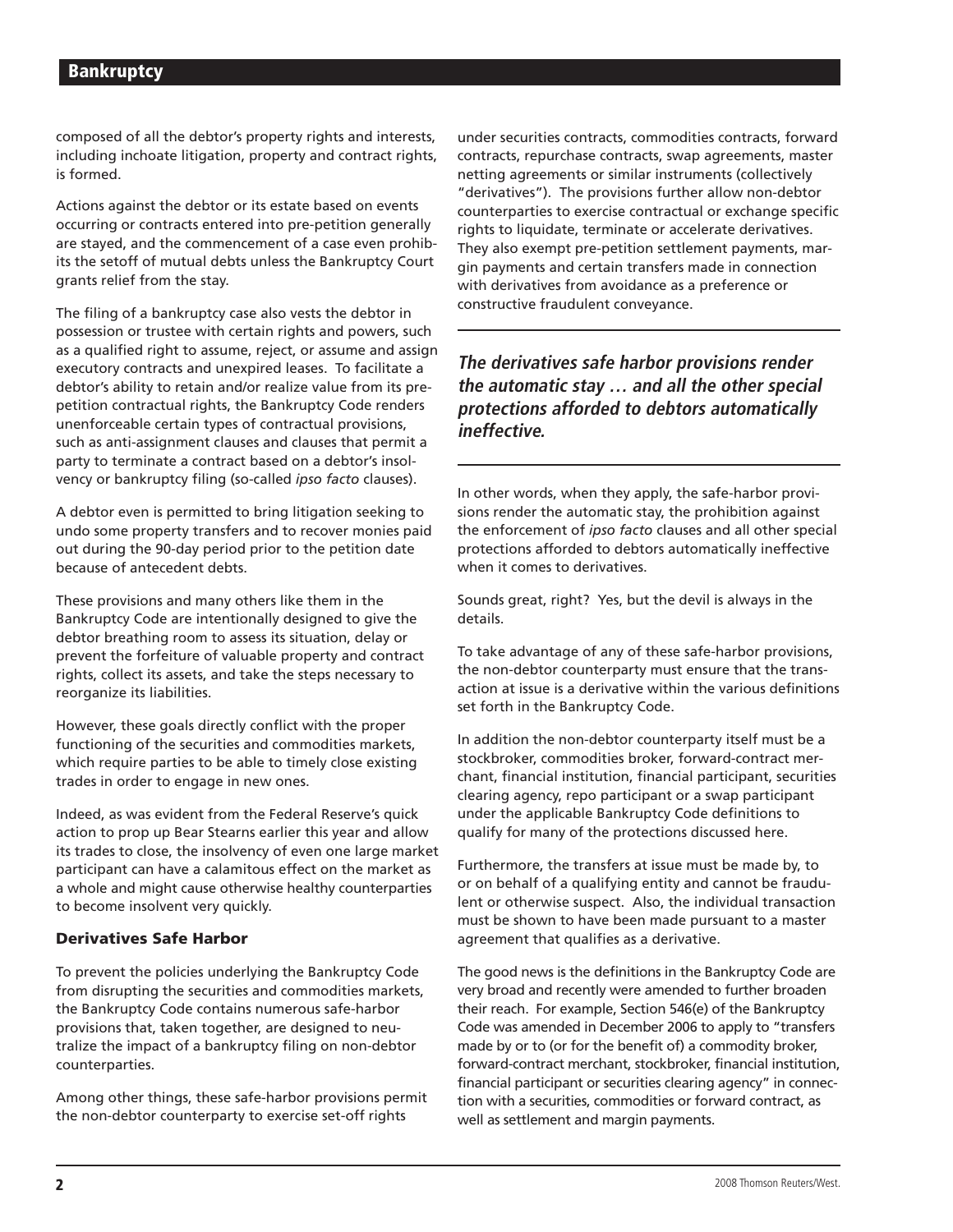Before the 2006 amendment, transfers made in connection with securities or commodities contracts that did not qualify as a settlement or margin payment would not have been protected from avoidance as a preference, constructive fraudulent conveyance or being the subject of a turnover action.

This led to substantial litigation on whether a particular transfer was a settlement or margin payment and a split among the courts as to whether a payment that was not "common in the securities industry" could qualify as a settlement payment.

Now, Section 546(e) offers broader protection for "transfers," as long as they are made by, to or for the benefit of one of the listed entities and in connection with one of the enumerated derivatives contracts.

# **Limitations on the Safe Harbors**

All that being said, there are instances when the Bankruptcy Code's safe harbors do not protect the non-debtor counterparty.

For example, the non-debtor party cannot exercise a setoff unless the debts at issue are mutual. This means an entity cannot set off amounts owed to an affiliate by the debtor against debt it owes to the debtor unless the same master netting agreement covers all the debts.

Similarly, a non-debtor cannot set off amounts a debtor owes it arising out of a pre-petition trade against amounts it owes the debtor based on a post-petition claim such as a preference.

**The safe harbors also do not give the non-debtor counterparty any rights it does not already have under the parties' existing derivatives agreements or applicable law or regulations.** 

Moreover, even when a non-debtor counterparty might wish to let a pre-petition trade continue to its stated termination point, such as when it is out of the money on the petition date and terminating the trade would result in money being owed to the debtor, it may not be able to do so.

In this situation the debtor might seek to preserve its gains by filing a motion to reject the contract, which would have the effect of terminating the derivative and liquidating the trade on the date the contract is rejected.

The safe harbors also do not give the non-debtor counterparty any rights it does not already have under the parties' existing derivatives agreements or applicable laws or regulations.

Thus, if the parties' pre-petition derivative agreement or applicable law does not permit the non-debtor to terminate, accelerate or liquidate the derivative upon the counterparty's bankruptcy filing, the non-debtor will not have that right regardless of whether the derivative otherwise may qualify for protection under the Bankruptcy Code's safe harbors.

Further, the safe harbors cannot cure a collateral deficiency or protect a party when the underlying transaction is fraudulent or void under applicable state law.

**The Bankruptcy Code's safe harbors that protect the rights of a non-debtor counterparty with respect to derivatives entered into pre-petition do not apply to post-petition trading activity.**

Likewise, the bankruptcy court may disallow any claims against a debtor arising from post-petition trades if it does not approve the trading activity. While Section 363 of the Bankruptcy Code permits a Chapter 11 debtor to engage in "ordinary course" business transactions without court approval, the debtor must seek court approval for transactions outside the ordinary course. Even if the debtor routinely traded derivatives pre-petition, court approval should be obtained as a protective measure.

### **Trading with a Debtor**

As noted above, the Bankruptcy Code permits the nondebtor counterparty to exercise any rights it may have to accelerate, terminate or liquidate a derivative notwithstanding the code's automatic stay and anti-forfeiture provisions.

In most cases the non-debtor will exercise its rights as soon as possible upon learning that its counterparty filed a bankruptcy petition in order to cut any potential losses and set off any amounts due to it against the collateral it holds. It should be noted, however, that if the counterparty were "out of the money," any amounts due to the debtor would be measured and payable upon termination of the outstanding trade. *See* 11 U.S.C. §§ 562 and 542.

In contrast, payments due from a debtor over and above any collateral held by or for the counterparty's benefit